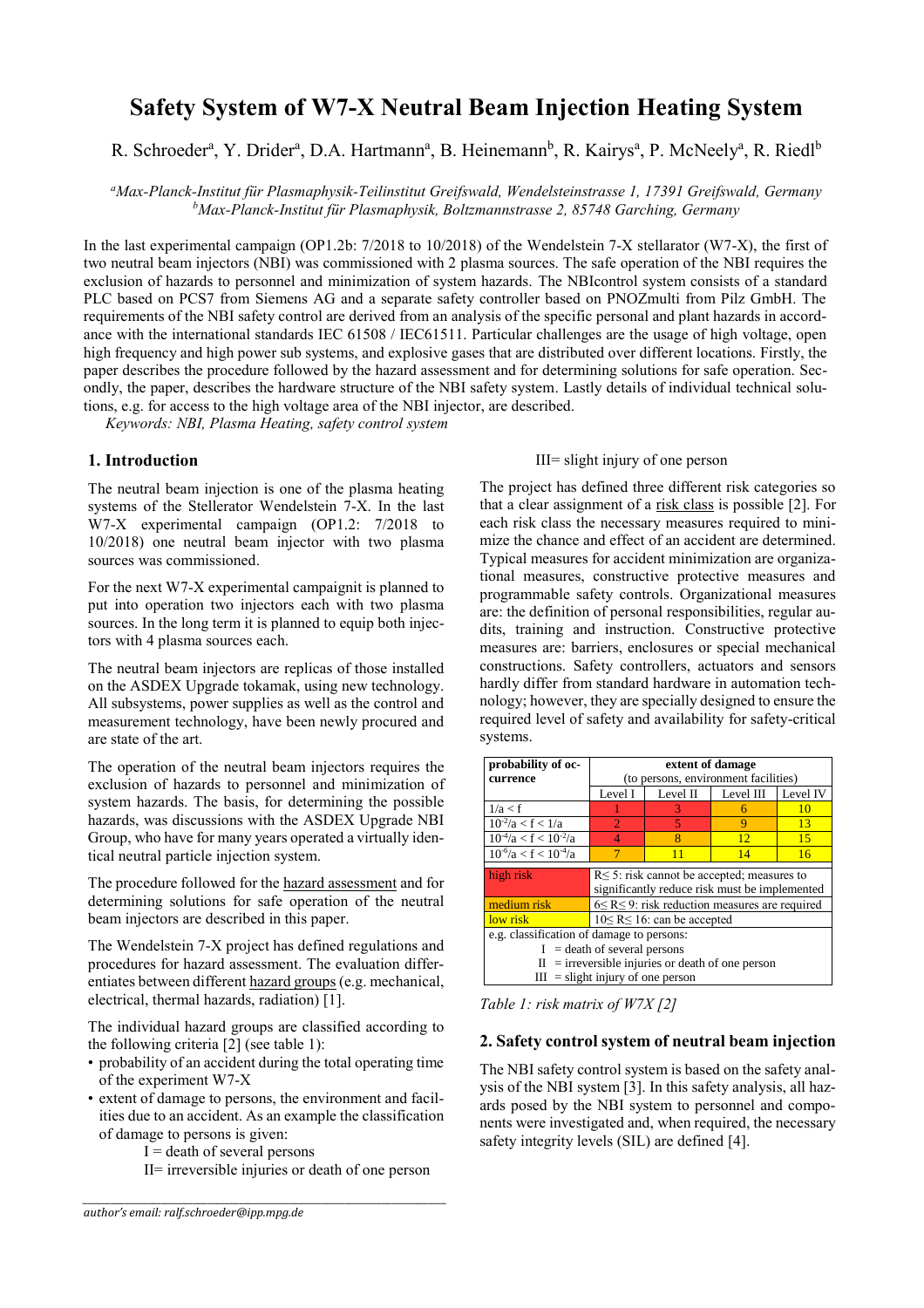The safety analysis of the NBI system is based on the standard DIN ISO 12100 [5] valid for machines, which takes into account the European standard 2006/42/EC (Machinery Directive) [6]. The safety controller solutions were designed and implemented on the basis of DIN EN 61511-3 [4].The configurable PNOZmulti 2 control system from the company Pilz GmbH was chosen as the safety control system because of the following features:

- safety-certified hardware and software (up to SIL3)
- a large number of flexible expansion modules
- development software tool with pre-assembled, certified modules for simplified project planning, configuration creation, documentation and troubleshooting
- easy verification & release of safety program code
- the possibility of a decentralized structure, allowing the distribution among the various NBI locations (torus hall, control room, cooling plant room)

In order to achieve the required safety level that was determined by the hazard assessment, the entire signal chain from the sensor via the controller to the actuator including the architecture of the safety circuit is relevant.

Proof for the technical implementation of the safety level is provided by the probability of failure on demand (PFD) or probability of failure per hour (PFH) from the manufacturer's data of the components used and the hardware fault tolerance (HFT) of the architecture of the safety circuit (from standard DIN EN 61511-3).

The validation of the NBI safety controller requires a series of tests:

- 1. Check of the program code of the safety control by a second person
- 2. NBI internal functional test of all safety functions with test protocol
- 3. Function test by W7-X-Quality Management (QM) for all safety functions with test protocol

Each test protocol must contain the current security check sum of the program so that changes can be detected at any time. Each subsequent program code change requires both detailed documentation of the changes and the re-running all tests.



*Fig. 1. hardware structure of NBI safety control system*

# **3. NBI safety control: realization of personnel and system safety**

Both injectors and their controls are identical and are designed for independent operation. However, the cooling system, which was designed for 4 plasma sources of one injectors, is shared by both injectors for cost reasons.

For this reason the paper will only detail the system of a single injector.

The NBI system has a large number of potential hazards (see [3]), in particular with regard to

• personnel hazards: High voltage (up to 100KV),

> radio frequency generator (1MHZ with 150KW) gas  $(H<sub>2</sub>/D<sub>2</sub>)$ NBI cooling water system (up to 16bar) radiation (X-rays, gamma, neutrons)

• equipment hazard:  $H<sub>2</sub>/D<sub>2</sub>$  beam (up to 5MW of beam power)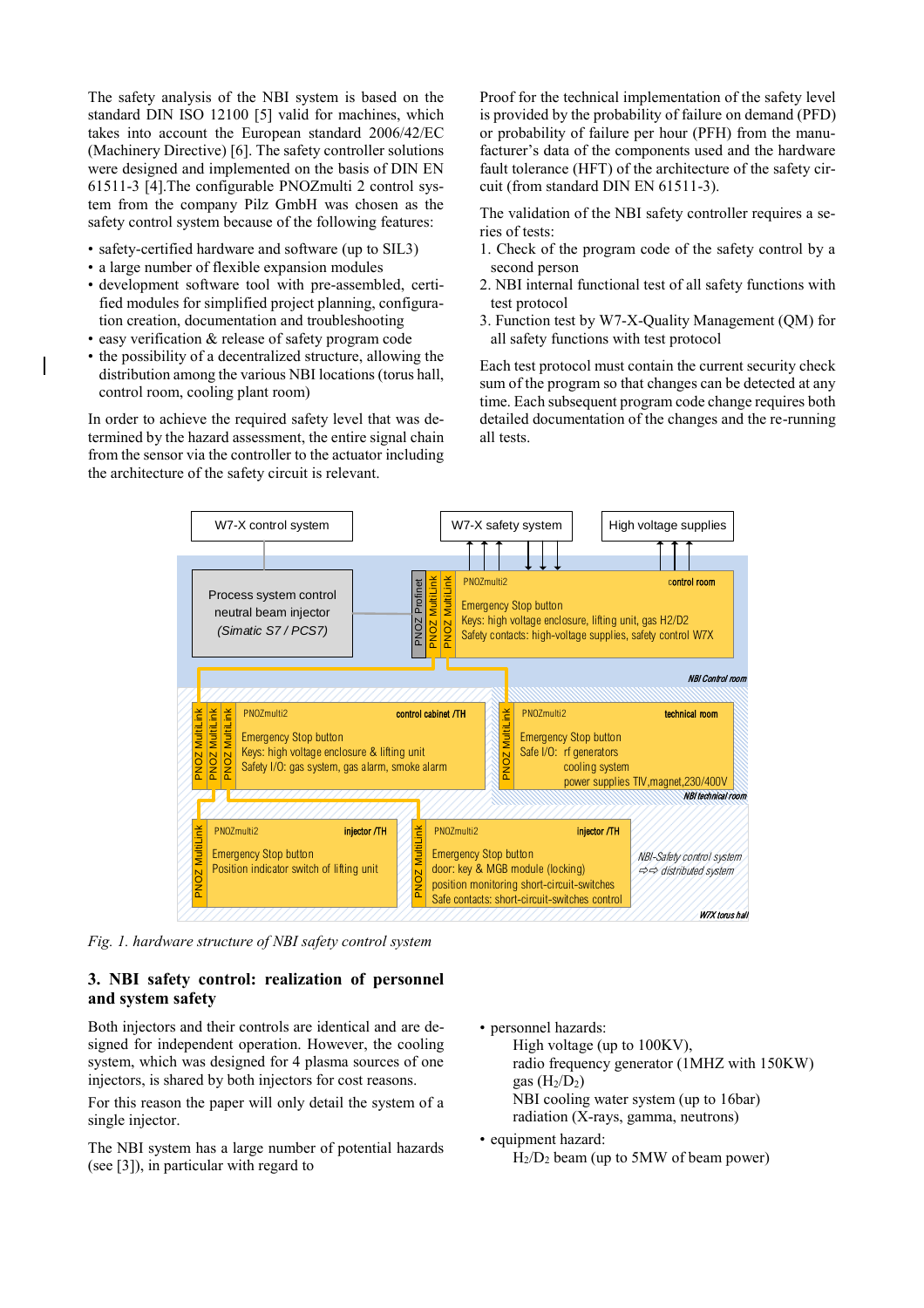## **3.1 Fast Interlock System**

Since the NBI safety control system has a reaction time less than 50 of milliseconds, an additional fast safety-relevant NBI interlock system has been implemented to act on the high-voltage system. This interlock system is based on fast hardware logic gates  $(< 100 \mu s)$ . Based on signals from: the W7-X interlock, fast thermal interlock, beam blocking detection, injector interlock it can block the high voltage control signals, thus terminating the NBI beams within a few milliseconds. The NBI interlock system cannot be assigned a safety level due to the hardware used.



*Fig. 2. Fast interlock structure of NBI*

# **3.2 Safety signals between W7-X and NBI**

The communication between the local NBI safety controller (lSS) and the central experiment controller W7-X (cSS) is done via defined signals. The number of signals was minimized by means of Model-Based Systems Engineering (MBSE, software tools Magic Draw). The signals are implemented as relay contacts, which are designed as either single-channel (SIL1) or dual-channel (SIL2) depending on the safety requirements.

# **3.3 NBI-Emergency-Stop (general)**

The NBI system has been designed so that a power failure poses no threat to either personnel or the injector system. In the case of power failure, the components end up in a safe condition automatically, e.g. via spring-closing valves, flaps, slide or gravity falling short-circuit switches. The design of the system in this manner allows a complete shutdown of all power supplies of the NBI system components in the event of a dangerous situation (NBI-EMERGENCY STOP).

The NBI EMERGENCY STOP acts on the main switches of the low voltage power supply, on the output contactors of the NBI control cabinets and on the EMERGENCY STOP inputs of the individual NBI system components. The NBI EMERGENCY OFF is triggered by:

- NBI-EMERGENCY STOP buttons, which are installed system-wide
- W7-X EMERGENCY STOP request from W7-X
- Smoke or a dangerous level of hydrogen gas inside the HV cabin

## **3.4 Danger of high voltage**

Generation of the ion beams requires high voltages (HV) of up to 100 kV.

The high voltage for each NBI source is supplied from the central high voltage supply of the W7-X project over approximately 100 m long cables. The cables terminate in the W7-X torus hall in the NBI high-voltage cabin. In this cabin all high-voltage components of the NBI (snubbers, matching resistors, voltage dividers) including the source connections are located. With regard to personnel hazards, the high-voltage cabin was classified as a high risk area. Safety is ensured by a combination of various measures described in the following section.

# *3.4.1 Organizational activities*

The high voltage cabin is a restricted area that may only be entered when accompanied by trained NBI staff [7]. Entering and working in the HV cabin required undergoing special training [8]. The entry into the HV cabin is only permitted after approval by a designated person who is qualified by specific training and experience (NBI-EFK).

The NBI-EFK is responsible for ensuring that the components in the HV cabin are safely de-energized. This state is guaranteed if:

- the high-voltage system W7-X is not authorized for operation, i.e. the HV outputs in the HGV-W7-X are offline and safety grounded,
- all HV components in the NBI cabin are discharged and grounded.

# *3.4.2 Constructive safeguarding*

The walls of the high voltage cabin are made of aluminum sheet (1.5 mm) and designed to be "light tight", minimizing all gaps and holes. The exterior walls of the HV cabin are extensively grounded so that when the door is closed there is a 100% personnel safety in relation to the high voltage potentials present within. The door of high voltage cabin can also be locked with a padlock.

# *3.4.3 NBI safety control system*

A part of the safety control system is the status-dependent locking of the HV cabin entrance door, based on:

- key transfer system for the HV cabin door
- The injector has identical safety locks (one key for both locks) one in the NBI control room and one on the HV cabin. The locks are integrated into the safety control via redundant relay contacts and are part of the logic for the HV cabin door,
- locking of the high-voltage cabin door with a special door module integrated in the safety control (MGB, Euchner company),
- authorization for operation with high voltage,
- position monitoring of the source-specific short-circuitswitches in the HV cabin,
- optical signaling of the hazard potential in the cabin by external LED lights:
	- green: all short-circuit-switches are safely closed red: NOT all short-circuit-switches are safely closed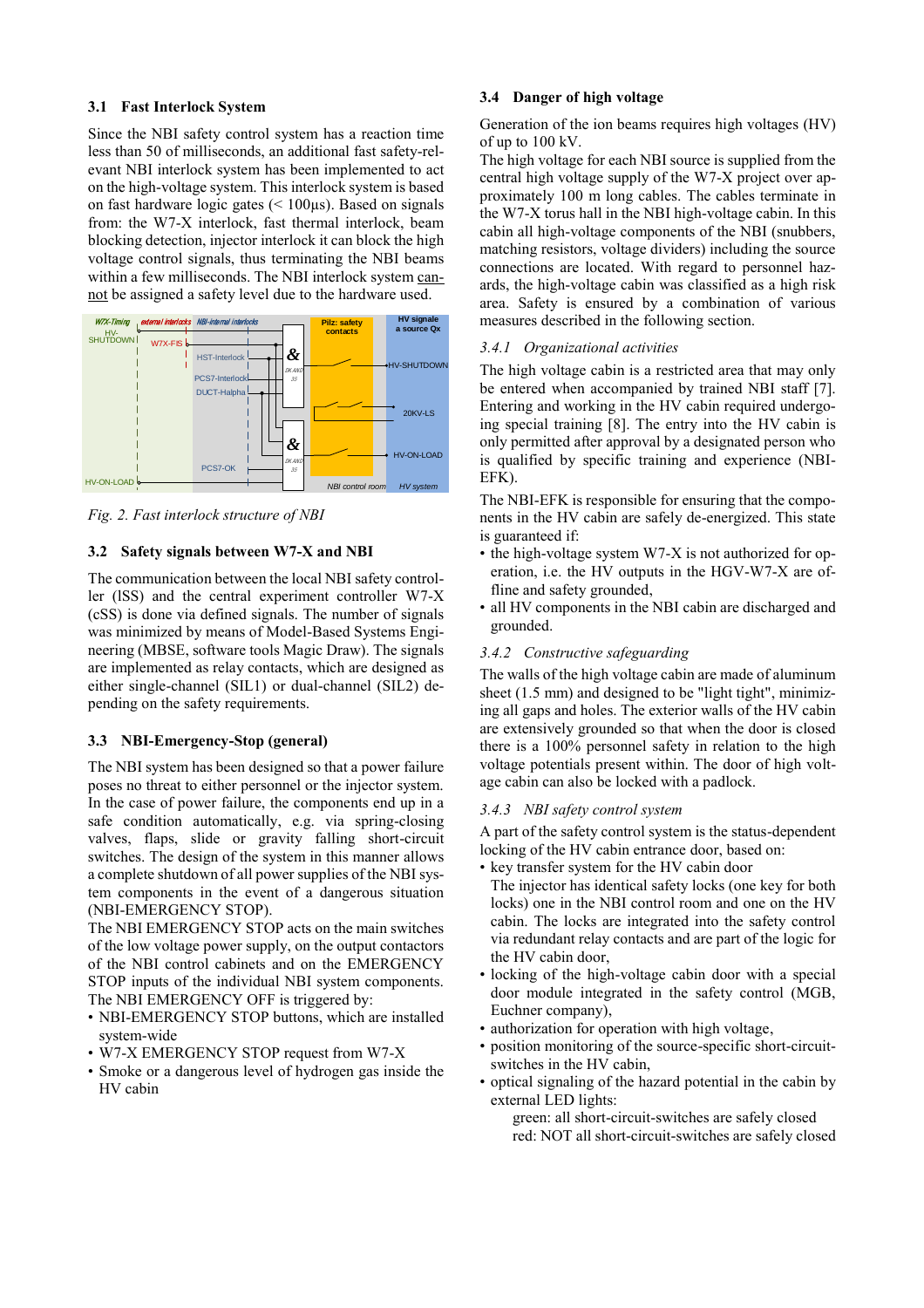

*Fig. 2. High voltage cabin incl. MGB door module*

Examples of safety logic implemented in the NBI safety controller on the basis of input conditions are:

Opening of the HV cabin door by the MGB door module requires:

- key transfer system: key is NOT in NBI control room, key is in HV cabin lock in the torus hall,
- confirmation that the high voltage signals are safely offline.
- switch off of the power from the control system for the short-circuit-switches immobilizing them. The switches are automatically closed by gravity,
- confirmation via position monitoring that all short-circuit-switches are safely in the closed position,
- RF generators are in EMERGENCY STOP mode (exclusion of hazards by RF power).

Utilization of HV control signals and the opening of the short-circuit-switches requires:

- authorization for use of high voltage from the W7-X safety controller (cSS),
- HV cabin must be closed and locked determined by the MGB module. The MGB module is a combination of actuator and sensor,
- key transfer system: HV cabin locked in TH and key in NBI control room

### **3.5 Danger of radio frequency (1 MHz with 150 KW)**

The radio-frequency generators were manufactured by the company Transradio in 2015/16 and comply with the current European standards. The installation location of the RF generators is in lockable chain link cages in an access limited room. Approximately 100 m of RF coaxial cable supplies the respective RF driven ion sources located in the HV cabin.

Personnel hazards are only present in the area of the RF sources. These hazards have been excluded by:

- mechanical construction of the HV cabin; RF-tight for the expected frequencies,
- automatic RF transmitter switch-off at high reflected power levels within microseconds,
- accessibility of the HV cabin severely restricted and part of the safety control system (see previous section "Danger of high voltage"),
- safety control: Opening of the HV cabin door is only possible when the RF generators are switched off or in the EMERGENCY STOP position.

#### **3.6 Danger from gases H2/D<sup>2</sup>**

The hazard to personnel and equipment due to the gases  $H<sub>2</sub>/D<sub>2</sub>$  used to generate the beams extracted from the ion sources occurs if they reach the lower explosion limit (LEL) of 4%. Gas monitoring inside the torus hall (TH) is part of the safety control of W7-X; however, the HV cabin of NBI represents a special case. Due to their light-tight construction, the cabin reduces the air circulation with the TH environment when the door is closed. It was; therefore, a requirement from the W7-X project to monitor the hydrogen levels of this area by the NBI group. Therefore an additional  $H_2/D_2$  gas sensor was installed in the HV cabin. The associated control unit reports three different states to the NBI safety controller via safety relay contacts, which lead to the following reactions of the NBI safety controller:

- Device error
	- $\Rightarrow$  NBI-Emergency-Stop (incl. closing of all gas valves)
- Gas alarm 1 ( $H_2/D_2 > 0.8\% = 20\%$  LEL)  $\Rightarrow$  Beam stop and closing of all gas valves
- Gas alarm 2 ( $H_2/D_2 > 1,6\% = 40\%$  LEL)

 $\Rightarrow$  NBI-Emergency-Stop (incl. closing of all gas valves)

Closing all gas valves technically ensures that the explosion limit in the HV cabin cannot be reached due to the small amount of gas in the system at any time. For personnel protection, the HV cabin may be entered after a gas alarm only with a handheld gas warning device. This holds until an authorized person has measured the hydrogen level and authorizes free entry.

During commissioning, the insufficient shielding of the sensor cable between the gas sensor and the associated control unit, installed by a manufacturer-certified company, proved to be a problem. With almost every high voltage breakdown in the ion source, the gas monitoring system triggered a NBI-Emergency-Stop. After eliminating the defect and optimizing the shielding, the gas monitoring system functioned error free for the rest of the operation period.

#### **3.7 Danger of radiation (X-rays, gamma, neutrons)**

X-ray radiation, independent of the operating gas used, can be generated within the RF sources by the impact of accelerated electrons on the source walls or the ion extraction grids. The RF sources are located inside the HV cabin, so that the immediate environment of the X-ray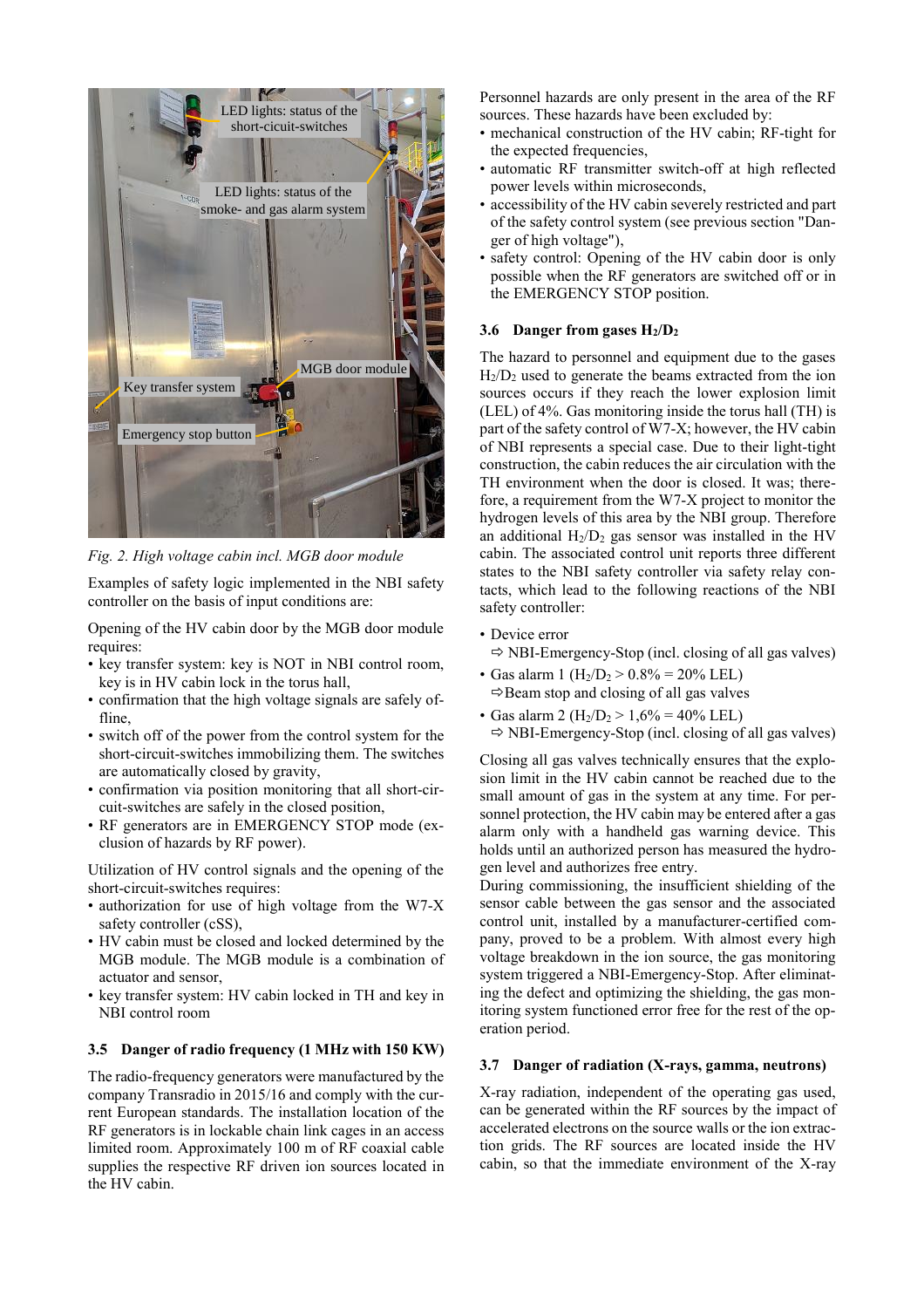source is safely closed during NBI operation (see section "Danger of high voltage").

In addition, the X-ray radiation is shielded by special constructive measures (extra lead shielding) so that personnel safety is guaranteed at all times outside the closed HV cabin.

The limit value of X-rays is  $\langle 1 \text{mSv/year}$  and has been proven by extensive measurements that have been approved by state authorities.

Neutron and gamma, plus tritium contamination is only relevant for NBI deuterium  $(D_2)$  beams, which will only be used as an operating gas at a later point in time. Currently, only pure H<sub>2</sub> operation is possible, whereby the resulting non X-ray radiation, due to physical reasons, is smaller than the detection limit. Later NBI operation with deuterium will only be permitted with closed torus hall and requires special approval by the state authorities. All safety measures required for deuterium operation, including recording of radiation exposure, will be part of the W7-X safety control system.

# **3.8 Danger of failure of cooling**

The NBI cooling water systems operated with pressures up to 16 bar. The system is designed and manufactured in accordance with the Pressure Equipment Directive 97/23/EC (PED) and is operated in accordance with the current German version of Directive 2009/104/EC (BetrSichV). The application of these special standards/directives ensures that personnel hazards are minimized.

The NBI cooling water system is currently only integrated into the NBI safety controller via the NBI-EMERGENCY STOP. In the event of an EMERGENCY STOP, all power supplies of the cooling system are switched off plus the flaps and ball valves of all main lines are closed, minimizing all hazards and reducing possible water leakage. In OP1.2, only the standard control system monitored that the cooling water flow rate was sufficient in all components. Integration into the NBI safety controller is planned for OP2.

#### **3.9 Danger of H2/D2-Beam**

 $H<sub>2</sub>/D<sub>2</sub>$  beams can cause high system damage due to their high power densities [~40MW/m<sup>2</sup>] either due to insufficient cooling or incorrect operating parameters. Beams cannot spread into air, therefore personnel hazards can only be expected in connection with materials heated by the beam.

In OP1.2 the monitoring of the beam dump in the W7-X vessel with a safety level of SIL2 became necessary due to the possible high repair costs and long downtime of the W7-X if in accident occurs.

The heat shield thermography (HST) is safety diagnostic to prevent damage to the CuCrZr cooling structure of the NBI beam dump area inside the W7-X vessel. A pyrometer detects if the graphite tile temperature is above a set temperature ( $\sim$ 900 $\degree$ C, KiP calculations [10]) and activates the termination of the beam. Each NBI beam is monitored by a separate pyrometer.

The HST safety control is designed as a stand-alone solution and integrated into the NBI safety control via safe output signals and the pyrometer outputs. The HST safety controller, also a Pilz PNOZmulti, controls the HST selftests (pre-shot test) and authorizes the NBI beams only if the self-test was successful.. When the HST triggers, the beam is aborted via two different signal paths. The first path blocks the fast HV signals via the logic gates of the fast interlock system. The second path is via the safety control system: the HV signal path is blocked and the power output of the RF transmitter are switched off by means of safety contacts (*see Fig.2*).

Although the HST pyrometers and the safety controller meet the SIL3 failure probability requirements, the HST's single-channel architecture usually achieves a safety level of SIL 1 [7]. To comply with SIL2, additional thermocouple-based temperature monitoring of the affected beam dump areas had to be implemented in the W7-X safety controller.

The HST commissioning was perform with time-limited test beams into the empty W7-X torus. These test beams heated the beam dump to the threshold temperature of the pyrometer, which generated a signal used to shut off the beams via the fast interlock and safety control systems. During later NBI operation in OP 1.2b the HST was always active. There was never a beam shutdown; in all subsequent plasma experiments the beam dump temperature was always below the trigger threshold.

# **4. Summary and Outlook**

The implemented NBI safety controller (including HST) worked reliably and error-free during the entire OP1.2b after commissioning and validation were completed.

The existing safety analysis has proved sufficient for OP1.2b. As far as personnel hazards are concerned, no improvement for the next experiment campaign (OP2) is required.

In terms of system safety, optimization options for potential damage from  $H_2/D_2$  beams were identified. Technical solutions and costs are currently being discussed, this concerns:

• Monitoring of the magnet current as a function of the acceleration voltage. For a given acceleration voltage, a defined current must flow through the NBI deflecting magnet so that the non-neutralized particles are deflected in a defined manner onto the water-cooled ion dumps. In the event of an incorrect magnet current, the non-neutralized particles can hit uncooled surfaces inside the injector and lead to high levels of equipment damage. This has occurred after OP1.2b during a test beam.

• Monitoring of the most important cooling water flow values. This, at present, is part of the standard control system. Due to the high power density of the NBI beams, the beams must be switched off immediately in the case of insufficient water flow in the highly loaded components in order to avoid material damage.

# **Acknowledgments**

This work has been carried out within the framework of the EUROfusion Consortium and has received funding from the Euratom research and training program 2014- 2018 and 2019-2020 under grant agreement number